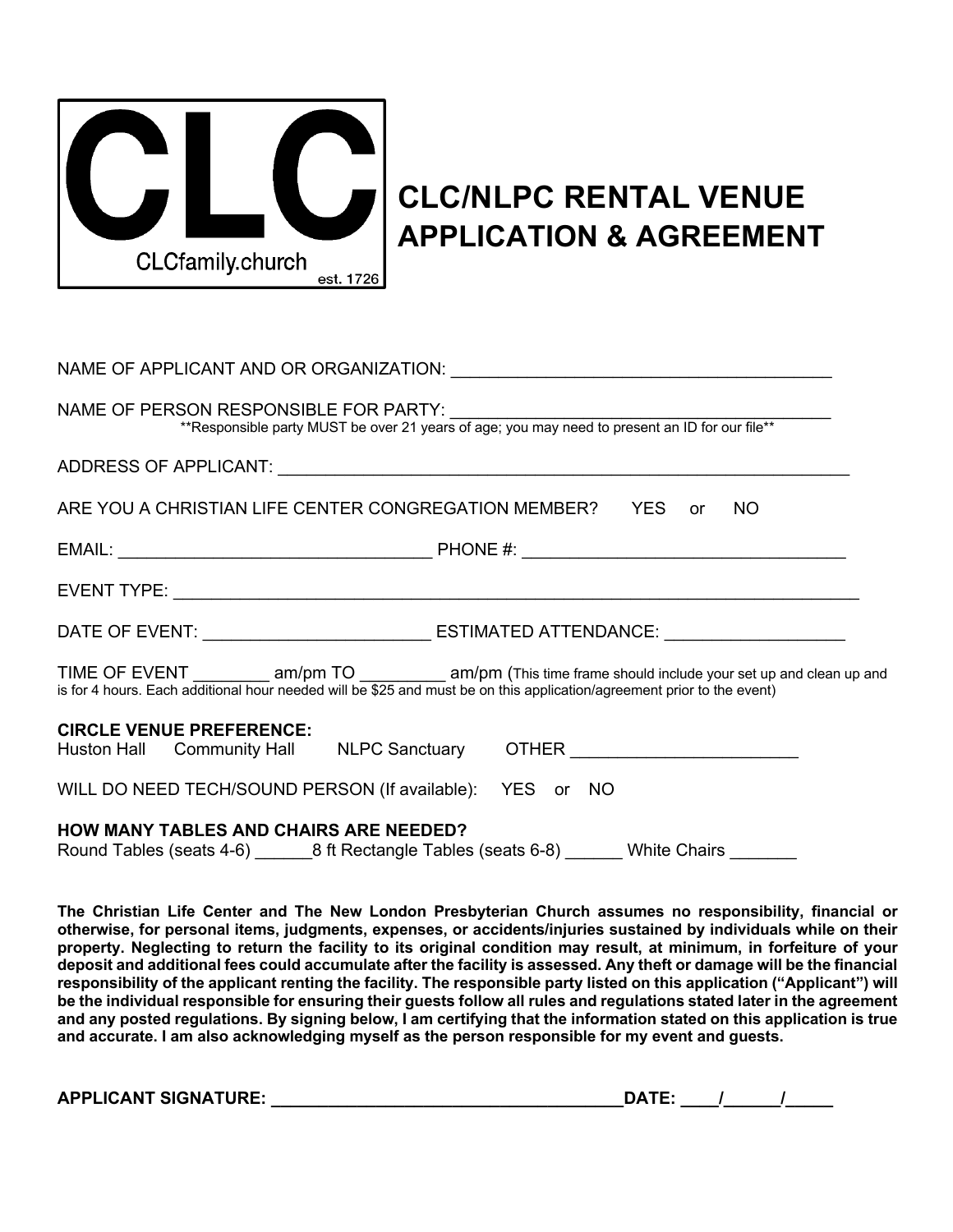#### **Rental Fee includes personnel on call, trash removal, and sanitation fee. HUSTON HALL**

Located at NLPC 1986 Newark Rd, Lincoln University, PA 19352 **Includes**: Holds 65 people max, kitchen, bathrooms, tables, chairs, and trash cans.

|                       | <b>RENTAL FEE</b> | <b>SECURITY DEPOSIT</b> |
|-----------------------|-------------------|-------------------------|
|                       |                   |                         |
|                       |                   |                         |
| <b>CLC MEMBER</b>     | \$150             | \$100                   |
| NON-<br><b>MEMBER</b> | \$275             | \$100                   |

#### **COMMUNITY HALL**

Located at NLPC 1986 Newark Rd, Lincoln University, PA 19352 **Includes**: Holds 65 people max, restrooms, tables, chairs, trash cans.

|                              | <b>RENTAL FEE</b> | <b>SECURITY DEPOSIT</b> |
|------------------------------|-------------------|-------------------------|
| <b>CLC MEMBER</b>            | \$150             | \$100                   |
| <b>NON-</b><br><b>MEMBER</b> | \$275             | \$100                   |

# **NLPC SANCTUARY**

Located at NLPC 1986 Newark Rd, Lincoln University, PA 19352 **Includes**: Holds 150 people max, restrooms, sound system, small stage, and trash cans.

# **\*\*Food and Drinks are NOT permitted in the sanctuary\*\***

| *due to current state covid restrictions we are operating on state guidelines* |
|--------------------------------------------------------------------------------|
|--------------------------------------------------------------------------------|

|                   | <b>RENTAL FEE</b> | <b>SECURITY</b><br><b>DEPOSIT</b> | <b>TECH/SOUND/AV PERSON</b><br>(If available)<br>We are unable to prorate this amount if you end up using less<br>time |
|-------------------|-------------------|-----------------------------------|------------------------------------------------------------------------------------------------------------------------|
| <b>CLC MEMBER</b> | \$150             | \$100                             | \$50 minimum (2 hrs.)<br>\$25 additional hours (must be arranged with application)                                     |
| <b>NON-MEMBER</b> | \$275             | \$100                             | \$50 minimum (2 hrs.)<br>\$25 additional hours (must be arranged with application)                                     |

|                                                                                 | FOR OFFICE USE ONLY:       |  |
|---------------------------------------------------------------------------------|----------------------------|--|
| DATE EVENT WAS APPROVED                                                         | <b>TIME FRAME OF EVENT</b> |  |
| <b>DEPOSIT</b>                                                                  | DATE PAID                  |  |
| <b>RENTAL FEE</b>                                                               | DATE PAID                  |  |
| <b>SECURITY FEE</b>                                                             | DATE PAID                  |  |
| I TECH/AV FEE                                                                   | DATE PAID                  |  |
| I CLEANING FEE                                                                  | DATE PAID                  |  |
| INSURANCE CERT (IF APPLICABLE)                                                  | DATE SUBMITTED             |  |
| Memos, special requests and/or correspondence between renters and office staff: |                            |  |

**\_\_\_\_\_\_\_\_\_\_\_\_\_\_\_\_\_\_\_\_\_\_\_\_\_\_\_\_\_\_\_\_\_\_\_\_\_\_\_\_\_\_\_\_\_\_\_\_\_\_\_\_\_\_\_\_\_\_\_\_\_\_\_\_\_\_\_\_\_\_\_\_\_\_\_\_\_\_\_\_\_\_\_\_\_\_\_\_\_\_\_\_\_\_\_\_\_\_\_\_\_\_\_\_\_ \_\_\_\_\_\_\_\_\_\_\_\_\_\_\_\_\_\_\_\_\_\_\_\_\_\_\_\_\_\_\_\_\_\_\_\_\_\_\_\_\_\_\_\_\_\_\_\_\_\_\_\_\_\_\_\_\_\_\_\_\_\_\_\_\_\_\_\_\_\_\_\_\_\_\_\_\_\_\_\_\_\_\_\_\_\_\_\_\_\_\_\_\_\_\_\_\_\_\_\_\_\_\_\_\_**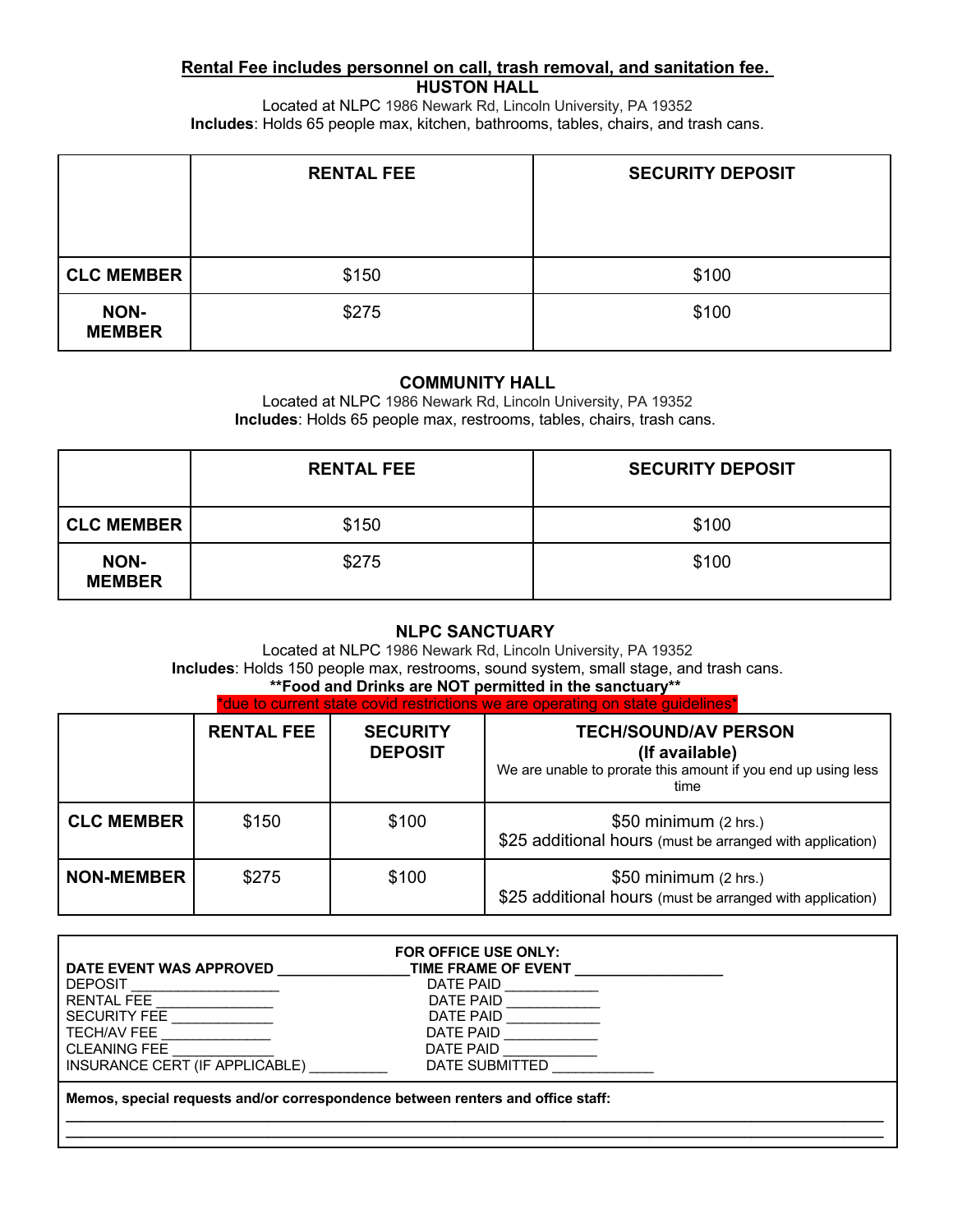# **RENTAL REGULATIONS**

- **SECURITY DEPOSIT RETURN** Your deposit will be returned to you ONLY after staff have inspected the rented space and determined it has been put back to the way it was before your event. Your security deposit will be refunded via credit card when possible or via check through the mail.
- **CANCELLATION/INCLEMENT WEATHER POLICY**: Rental cancellations should be made no later than four weeks in advance. Any fees paid to The Christian Life Center/NLPC will be returned to you, but returns can take several weeks and will most likely be given back in the form of a check. We understand emergencies happen; outdoor events are especially unpredictable. Should you need to do an emergency cancellation for weather or personal reasons, you may either reschedule your even. Should you need to adjust your rental reservation, you MUST contact molly@clcfamily.church directly. Adjustments must be made no later than 5 days before your event. You CANNOT change or add time to your reservation the day of your event. The staff liaison/personnel will not accept any time changes not approved by the office. In the event you go over your scheduled rental time, you will be required to pay for the staff/personnel's extra time. However, should you not use all your scheduled time, there will be no refunds or credits.
- **The applicant listed on this form is responsible for damages** and property that is stolen or missing, interior or exterior, during their occupancy of the rental facility. The applicant will pay to replace and repair the venue's property immediately upon notification, as well as forfeit their deposit. Applicant is also responsible for all fines incurred during or because of their event. The Christian Life Center/NLPC and its employees and contractors will not be held accountable or liable for any claims, demands, actions, etc. relating to the loss or damages of the personal property of an applicant and event guests. As such, The Christian Life Center/NLPC and its employees and contractors will not be held accountable or liable for any claims, demands, actions, etc. relating to any type of injury sustained while on The Christian Life Center/NLPC properties.
- This is only applicable to but not limited to large occupancy numbers. The Christian Life Center/NLPC will make this determination and let the Applicant know if needed. The Applicant shall provide The Christian Life Center/NLPC as additionally insured for at least \$1 million dollars in liability coverage. Certificate of insurance shall be due upon the same date as initial deposit funds are due and payable.

**APPLICANT/PERSON RESPONSIBLE SIGNATURE DATE**

 $\_$  , and the set of the set of the set of the set of the set of the set of the set of the set of the set of the set of the set of the set of the set of the set of the set of the set of the set of the set of the set of th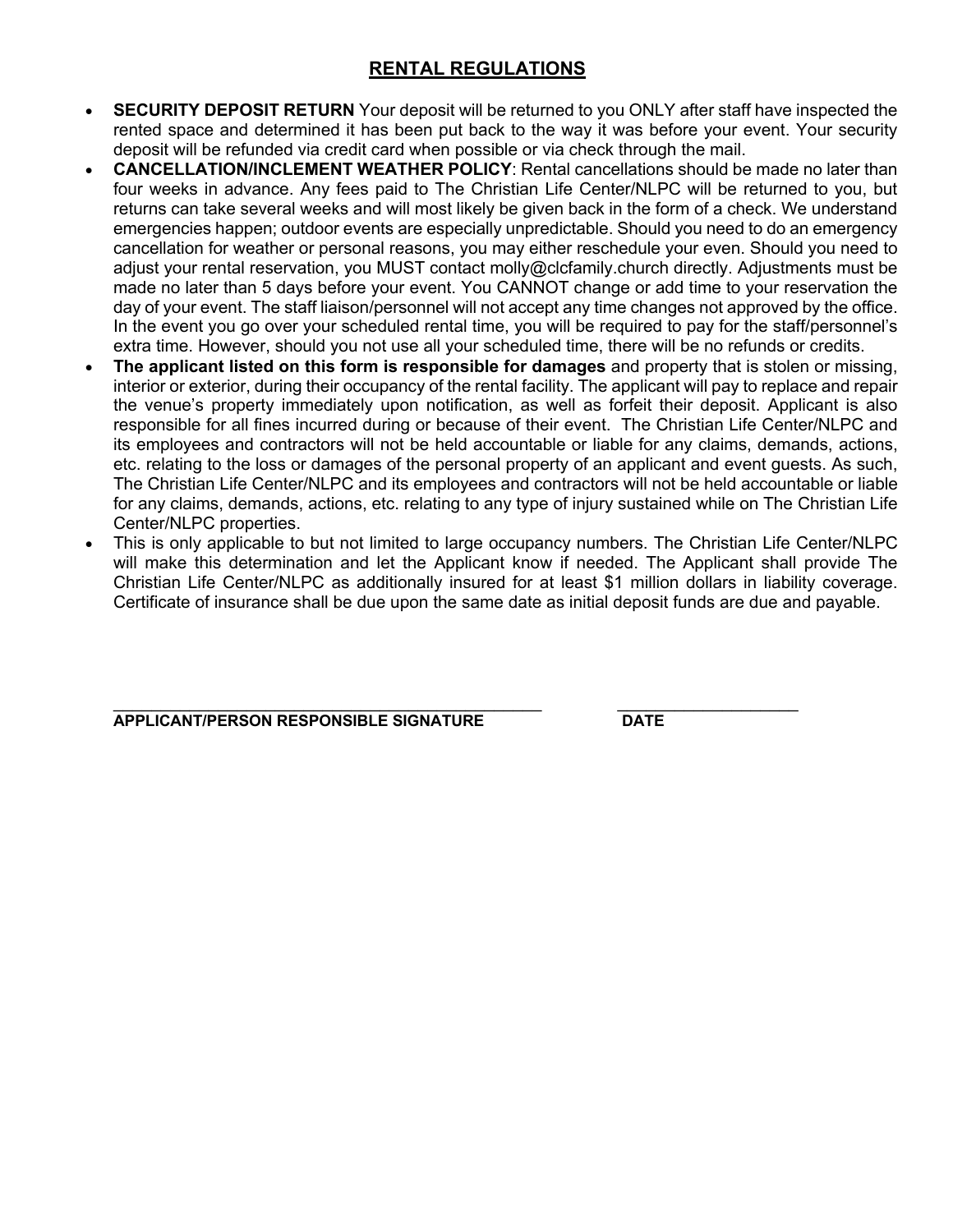#### **PLEASE READ THROUGH EACH RULE BELOW.**

**AS THE RESPONSIBLE PARTY YOU WILL BE HELD ACCOUNTABLE IF ANY OF THE RULES, REGULATIONS OR GUIDELINES ARE NOT MET. NOT MEETING ANY OF THE TERMS OF THIS AGREEMENT CAN/MAY RESULT IN FORFEITURE OF YOUR DEPOSIT AND/OR BEING HELD FINANCIALLY AND LEGALLY RESPONSIBLE FOR DAMAGES, ETC.**

#### **RENTAL RULES**

**Please read and initial after each rule.** 

- **ABSOLUTLEY NO ALCOHOLIC BEVERAGES ARE PERMITTED ON ANY OF THE PREMISES AT ANY TIME. Initial \_\_\_\_\_\_\_**
- **SMOKING is NOT permitted inside or outside buildings. Initial \_\_\_\_\_\_\_**
- **Applicant is responsible for cleaning up after their event. This includes but is not limited to.**
	- o **LEAVE TRASH INSIDE PROVIDED CANS. There will be no extra trash bags available and no dumpsters to dispose of trash bags. The Christian Life Center/New London Presbyterian will handle the removal of all trash. Do not overflow trash cans or put trash next to cans. All trash must fit into cans provided. Removing trash bags will result in them leaking on flooring and carpeted areas. Initial \_\_\_\_\_**
	- o **PUTTING TABLES/CHAIRS MUST BE WIPED DOWN AND PUT BACK TO THEIR ORIGINAL SPOT. Initial \_\_\_\_\_**
	- o **KITCHEN MUST BE LEFT AS YOU FOUND. You may use the following appliances: microwave, oven for reheating items (no stove top), outlets, fridge, and freezer space. The kitchen is intended for**  small prepping and not fully preparing meals. Initial
- **NO animals are permitted in our indoor venues. Excluding service animals. Initial \_\_\_\_\_**
- **MUSIC can be played during the applicant's event. However, music should be appropriate for all ages (even if there are no children present at the applicant's event) and should be played at a reasonable volume. Sound amplification equipment is not permitted. Initial \_\_\_\_\_**
- **Outside vendors and equipment, including but not limited to; food trucks, food carts, personal grills, and bounce houses, etc. are NOT permitted in indoor venues. In some cases, special permission can be granted**  with direct requests to molly@clcfamily.church Initial
- **The personnel or CLC/NLPC employee assigned to the event should be always treated with respect. Their job is to open and close the venue, keep the venues secure and ensure all rules and regulations are being respected. If staff/personnel on call have any issues with a renter or their guests not following rules, being disrespectful or breaking the law in any way, they are advised to call 911 right away. Initial \_\_\_\_\_**
- **The applicant is responsible if any venue property (including supplies) is removed or moved from the facility during their rental period. Initial \_\_\_\_\_**
- **Children should NOT be left unattended at any time. The staff/personnel on call are not a babysitter, parents/guardians should be always aware of their children. If personnel on call finds the applicant's guests (including children) disruptive and difficult, this may result in the applicant forfeiting their deposit. Initial \_\_\_\_\_\_**
- **The venues and its facilities are used at your own risk. We urge you to practice social distancing, wear masks and be respectful of those around you. Initial \_\_\_\_\_**
- **Prior to the event, CLC/NLPC will provide the applicant with an emergency contact phone number. The applicant is required to keep the phone number on hand during the event in case of any emergency that may arise. Failure to notify CLC/NLPC of any emergency will result in forfeiture of the security deposit. Initial \_\_\_\_**

\*By signing this rental agreement, I have read all the policies, accept full responsibility for all damages, and I relieve The Christian Life Center/New London Presbyterian Church of any liabilities. Notice of any violations may forfeit the entire deposit. In addition, you will be responsible for any additional charges due to damage and or clean up fees. \*

1. I hearby release, waive, discharge and covenant not to sue The Christian Life Center/New London Presbyterian Church, its employees, (hereinafter referred to as "releases") from any and all liability, claims, demands, actions and causes of action whatsoever arising out of or relating to any loss, damage or injury, including death, that may be sustained by me, or to any property belonging to me, whether caused by negligence of the releases, or otherwise, while using the facilities, or while in, on or upon the premises where the event is being conducted.

2. I further hereby indemnify and save and hold harmless the releases and each of them, from any loss, liability, damage or costs they may incur due to my use of the property, whether caused by the negligence of any or all the releases, or otherwise.

| <b>Applicant Signature</b>         | <b>Print Name</b> | <b>Date</b> |
|------------------------------------|-------------------|-------------|
|                                    |                   |             |
|                                    |                   |             |
| <b>Employee Approval Signature</b> |                   |             |